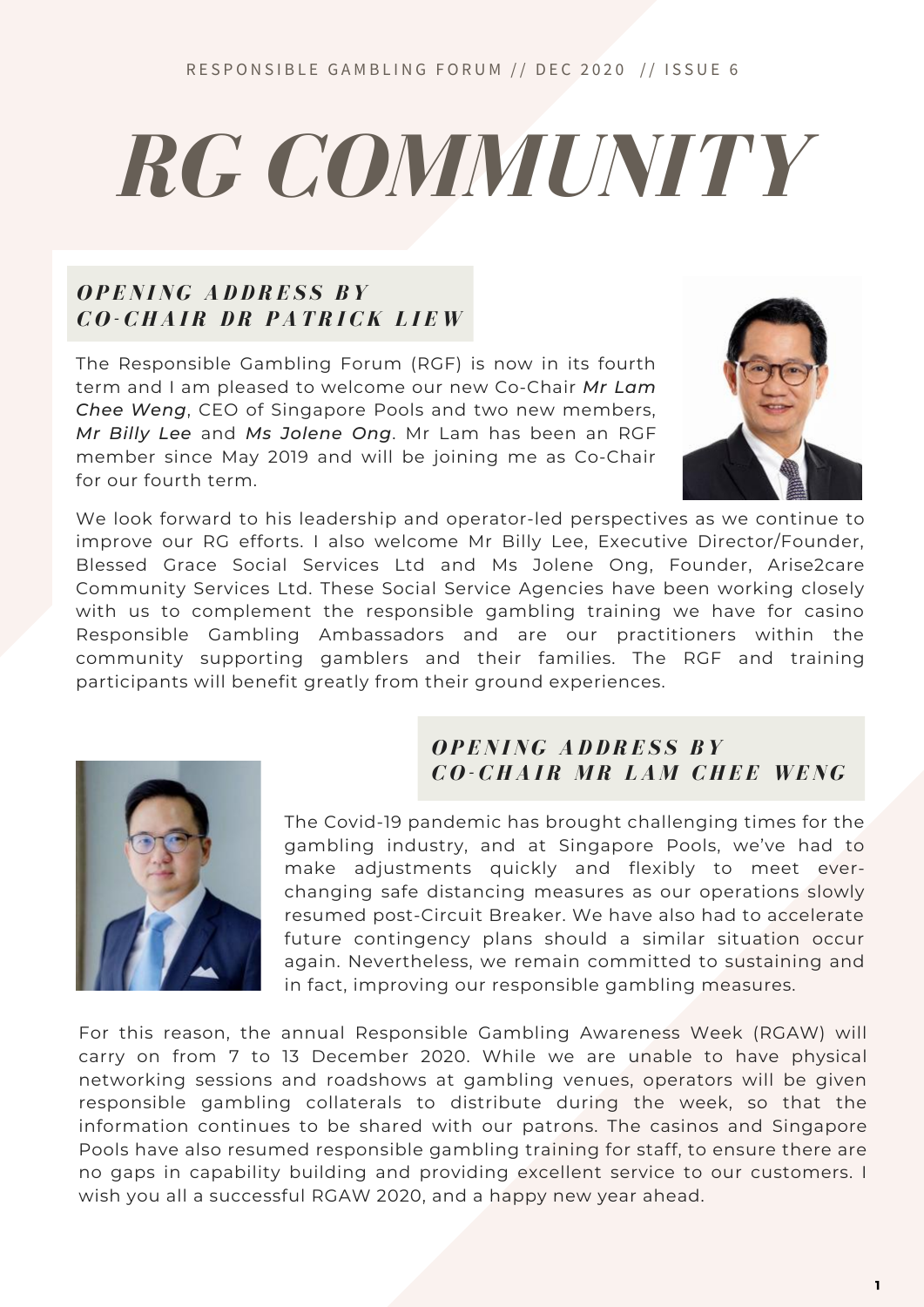### How can you help your patrons play responsibly?

*These are unprecedented times and the best opportunity to improve RG practices, not neglect it. Here are some suggestions to go about it.*

1



RG measures that are already in place are essential and must be sustained as these will protect players on their worst days. Frontline staff can be proactive in identifying new ways to support patrons, to prevent player burnout or increase in gambling issues. A simple gesture of checking in with patrons to take breaks between their play or to go home and rest after a prolonged period can go a long way.

Increase level of customer service

#### 2 Strengthen links with agencies who can help possible problem gamblers

Patrons may be facing other stressors during this time, frontline staff should continue to offer information on available help services to patrons, or work with agencies to refer patrons directly.

### Available resources:

- NCPG Helpline: 1800-6-668-668 and Webchat: www.ncpg.org.sg
- The Resilienz Clinic | Telephone: 6397-7300 | https://resilienz.com.sg *All services are free of charge*





### Provide COVID-specific RG messaging

On top of existing RG messages, operators may consider developing their own collaterals or publicity materials for patrons to take note of during the pandemic. The additional RG tips may be found in the article "RG tips for gambling during a pandemic."

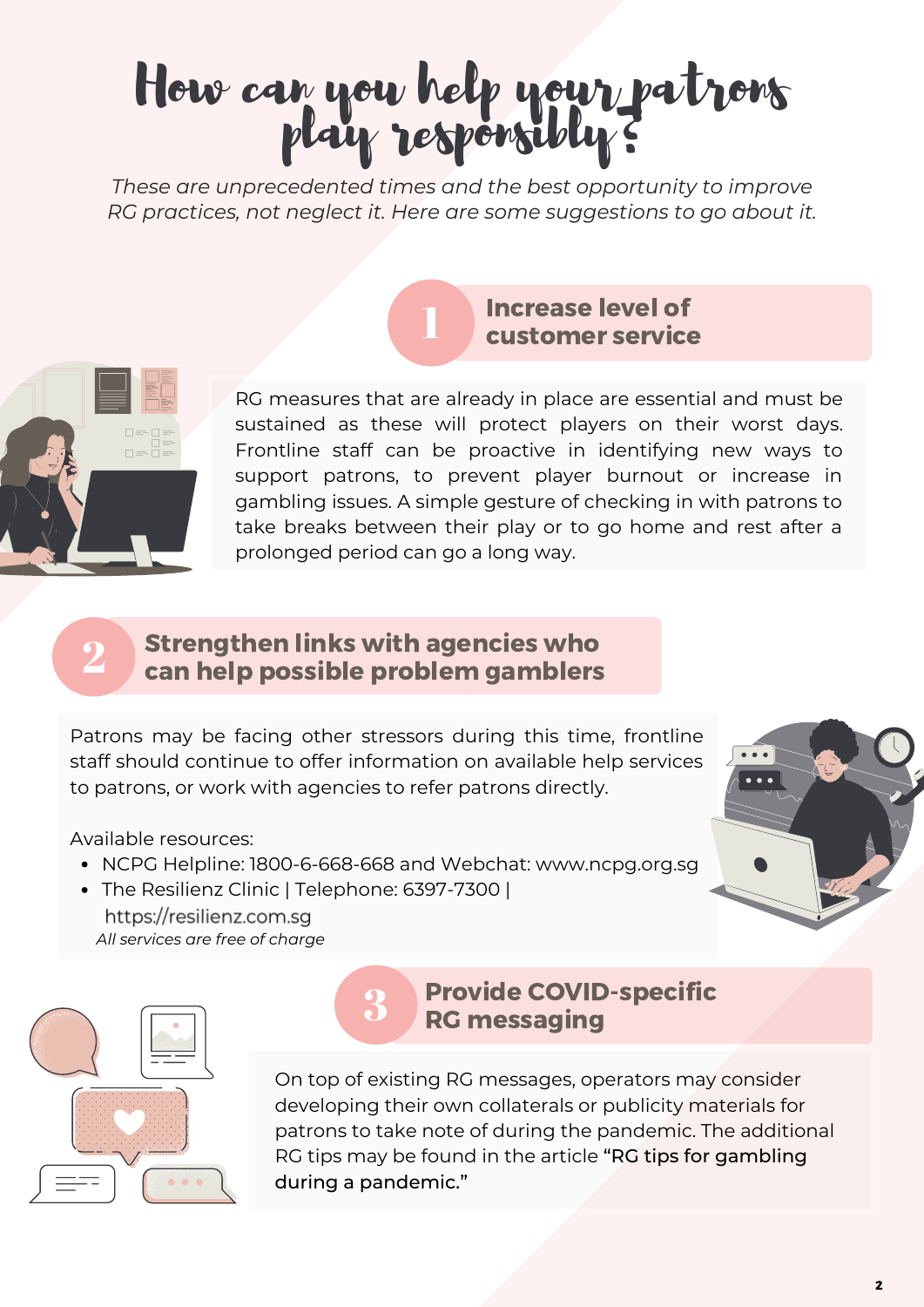# RG tips for gambling

Keep gambling fun. Do not gamble to "make money", improve your financial situation, or run away from stress

Set a budget and time limit, and keep to them. This applies to online and in-venue gambling.



Gamble at legal venues and with<br>
legal operators only



Feeling helpless? You are not alone.

4

2

Call the NCPG Helpline: 1800-6-668-668 or Webchat: www.ncpg.org.sg

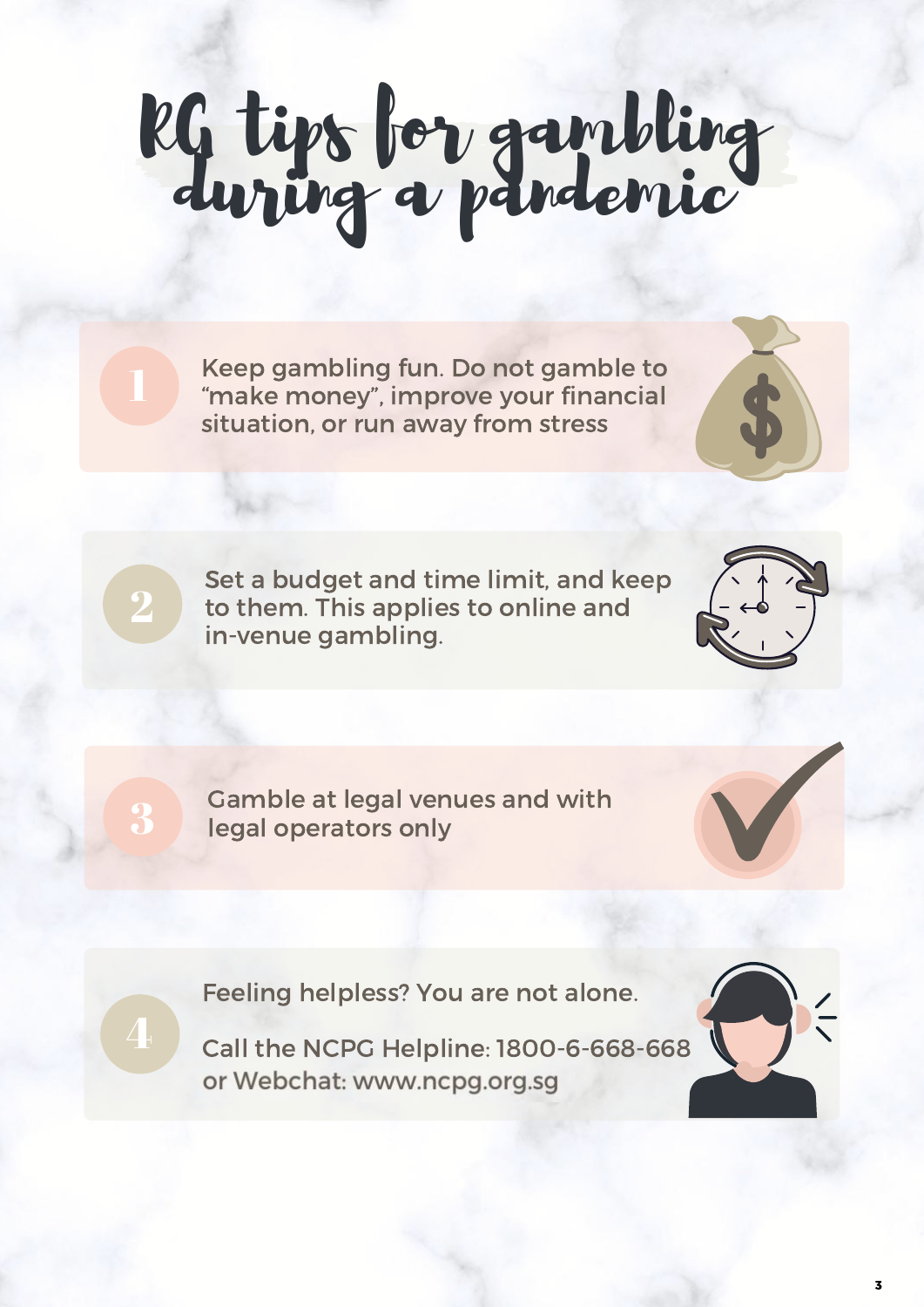## What's Happening

*The Enhanced Training for the casinos' Responsible Gambling Ambassadors (RGAs) have resumed since October. The training aims to build on the Ambassadors' Responsible Gambling (RG) knowledge and engagement skills for meaningful interaction with casino patrons.*



Training session with safe management measures in place



RGAs getting creative in their role play practice

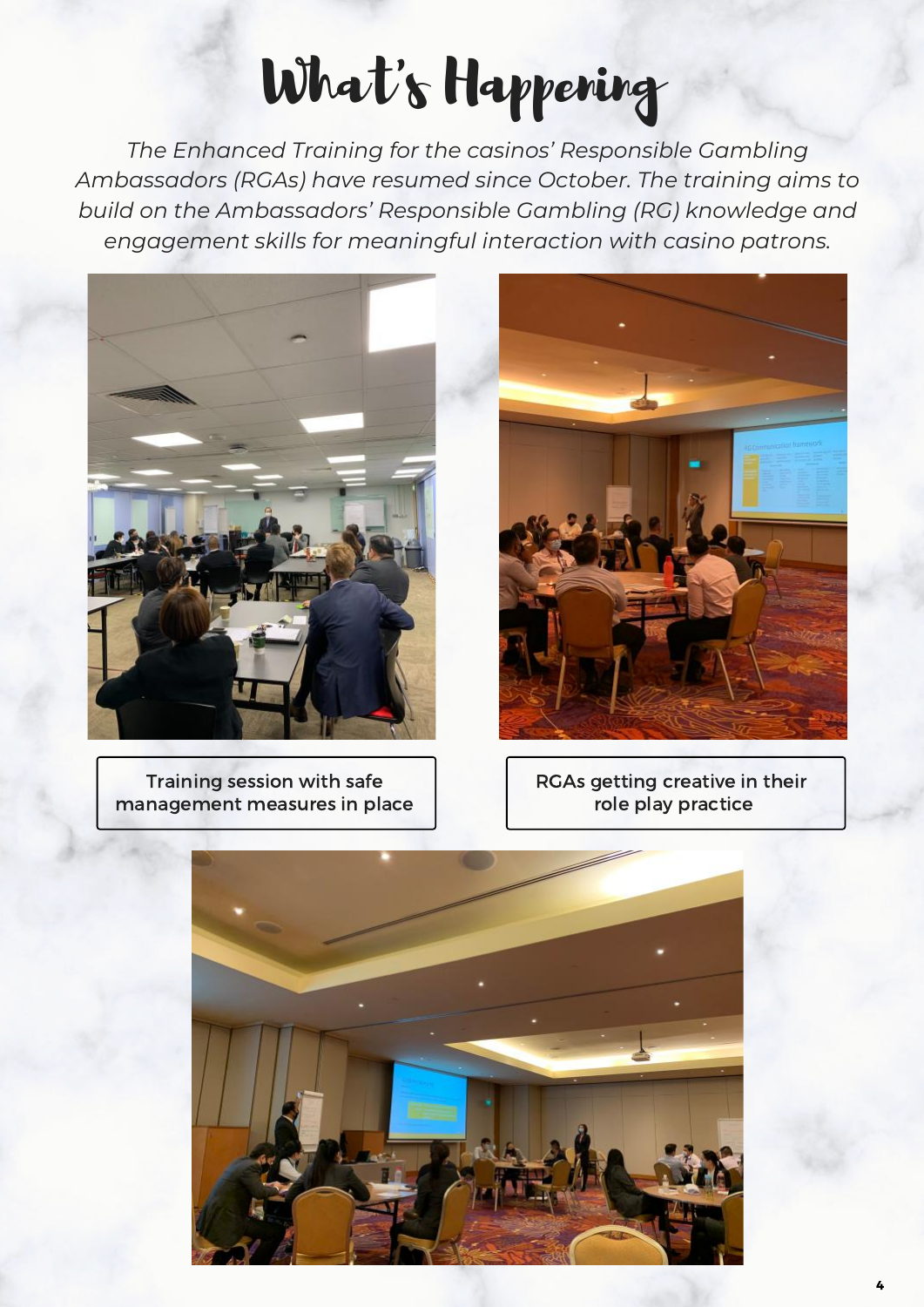From around the globe...

### Public Awareness and Practice of Responsible Gambling in Macao

*Kwok-Kit Tong, Eva P. W. Hung, Caren M. W. Lei, Anise M. S. Wu* Reference: J Gambl Stud (2018) 34:1261-1280 https://doi.org/10.1007/s10899-018-9750-6



In a 2018 study, it was found that a large number of active gamblers in Macao adopted positive RG practices promoted by the government. Most of the active gamblers (77.3%) set an upper limit of their gambling amount, but a fair proportion of gamblers still would not set a time limit when they gamble (37.9%) and who would bet on a game that they do not know well (23.3%).

Likewise, most gamblers did not engage in negative RG practices such as being drunk when they gambled or gambled with borrowed money. Still, a fair proportion of them would carry credit cards or ATM cards to gamble (28.7%) and to believe that the chance of winning can be enhanced by studying the trend (31.4%). In short, common RG practices seemed well received by most gamblers, but a lot of work still need to be done to enhance RG implementation in Macao.

1.





The findings suggested that RG practices such as *setting a budget and time limit* are protective factors against gambling disorder, and the researchers suggest that the RG promotion campaign and intervention programmes via mass media can pay more attention to aspects such as budget and time limit when setting priority in RG promotion. Introducing a *pre-commitment system that enables gamblers to set limits used together with a pop-up message reminding gamblers of the limits* was another suggestion.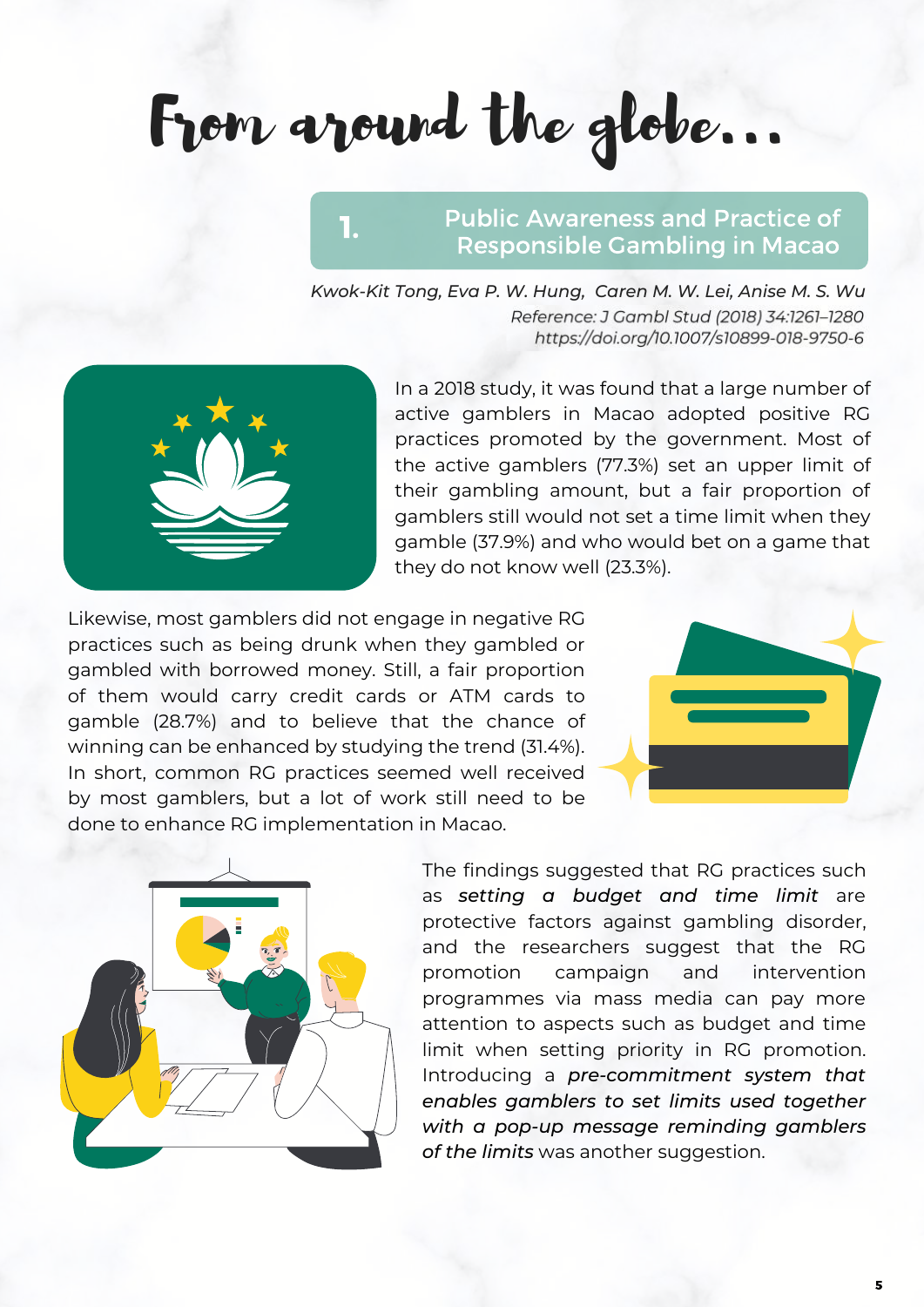## From around the globe...

2.

### Patron and License plate survey report: MGM Springfield 2019

*Laurie Salame Robert J. Williams Martha Zorn Thomas Peake Edward J. Stanek Alissa Mazar Rachel A. Volberg Reference: University of Massachusetts School of Public Health and Health Sciences*



The Patron Survey included questions concerning knowledge of the randomness of slot machines, responsible gambling behaviour, and knowledge and utilization of GameSense. The GameSense Info Center is situated in gambling venues and provides on-site resource for gamblers to find out more about how the games work, their odds, gambling fallacies, and signs of problem gambling. GameSense Advisors are funded by the Massachusetts Gaming Commission and are trained by the Massachusetts Council on Compulsive Gambling. GameSense centers are staffed from 10am-2am every day.

75.8% of patrons correctly identified that the chances of winning the jackpot on a slot machine are the same regardless of when the previous jackpot occurred. However, only a minority of patrons reported utilizing responsible gambling strategies.

### *The most common strategies endorsed by patrons are below:*

| Strategies to<br>keep gambling<br>within<br>personally<br>affordable limits | I stuck with a limit for how much I could LOSE during<br>a single casino visit | 43.6%    |
|-----------------------------------------------------------------------------|--------------------------------------------------------------------------------|----------|
|                                                                             | I avoid using ATMs at the casino                                               | 34.8%    |
|                                                                             | I think of gambling as fun, not as a way to make money                         | 28.5%    |
|                                                                             | I left the casino while I was ahead                                            | 27.2%    |
|                                                                             | I did not CHASE my losses                                                      | 16.9%    |
|                                                                             | I took a break to cool off                                                     | $12.2\%$ |

Among the patrons who spoke to a GameSense advisor, about two thirds (66.9%) had no more than 5 interactions and 51.3% reported that the interaction was mostly small talk, while 35.8% reported that they spoke about gambling and how to avoid gambling problems.